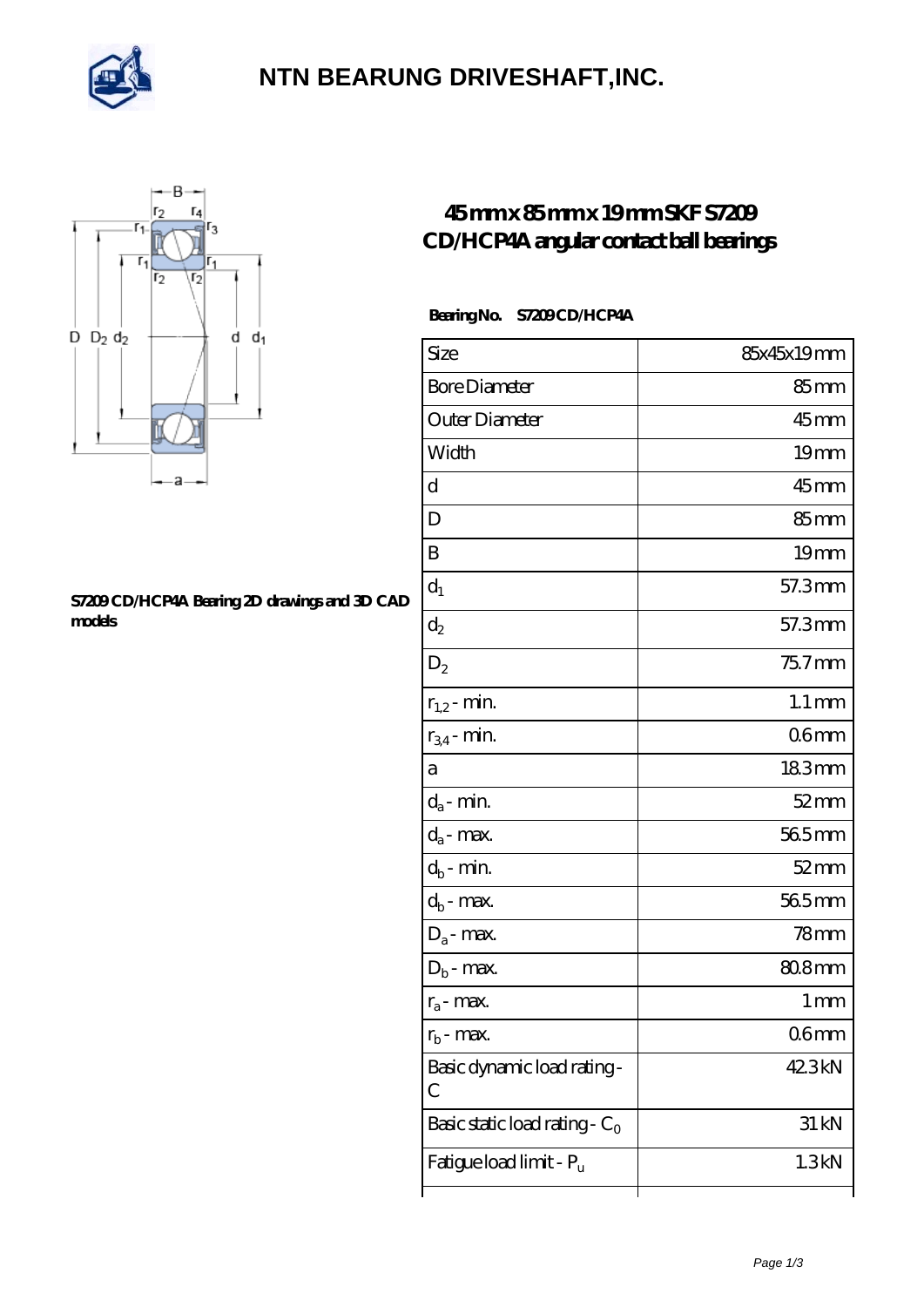

# **[NTN BEARUNG DRIVESHAFT,INC.](https://mylovecoachoutletsonline.net)**

| Limiting speed for grease<br>lubrication | 20000r/min          |
|------------------------------------------|---------------------|
| Ball - $D_w$                             | $127$ mm            |
| Ball - z                                 | 14                  |
| Calculation factor - $f_0$               | 142                 |
| Preload class $A - G_A$                  | 160N                |
| Preload class $B - G_B$                  | 320N                |
| Preload class $C - G_C$                  | 640N                |
| Preload class $D - G_D$                  | 1280N               |
| Calculation factor - f                   | 1.07                |
| Calculation factor - f                   | T                   |
| Calculation factor - $f_{2A}$            | 1                   |
| Calculation factor - $f_{\mathcal{B}}$   | 1.01                |
| Calculation factor - $f_{\chi}$          | 1.03                |
| Calculation factor - $f_{2D}$            | 1.06                |
| Calculation factor - f <sub>HC</sub>     | 1.01                |
| Preload class A                          | 67 N/micron         |
| Preload class B                          | 92N/micron          |
| Preload class C                          | 128N/micron         |
| Preload class D                          | 185N/micron         |
| $d_1$                                    | 57.3mm              |
| $\mathrm{d}_2$                           | 57.3mm              |
| $D_2$                                    | $757$ mm            |
| $r_{1,2}$ min.                           | $1.1 \,\mathrm{mm}$ |
| $r_{34}$ min.                            | 06 <sub>mm</sub>    |
| $d_{a}$ min.                             | $52 \text{mm}$      |
| $d_a$ max.                               | $565$ mm            |
| $d_h$ min.                               | $52 \text{mm}$      |
| $d_h$ max.                               | 565mm               |
| $D_a$ max.                               | 78mm                |
| $D_{\rm b}$ max.                         | 80.8mm              |